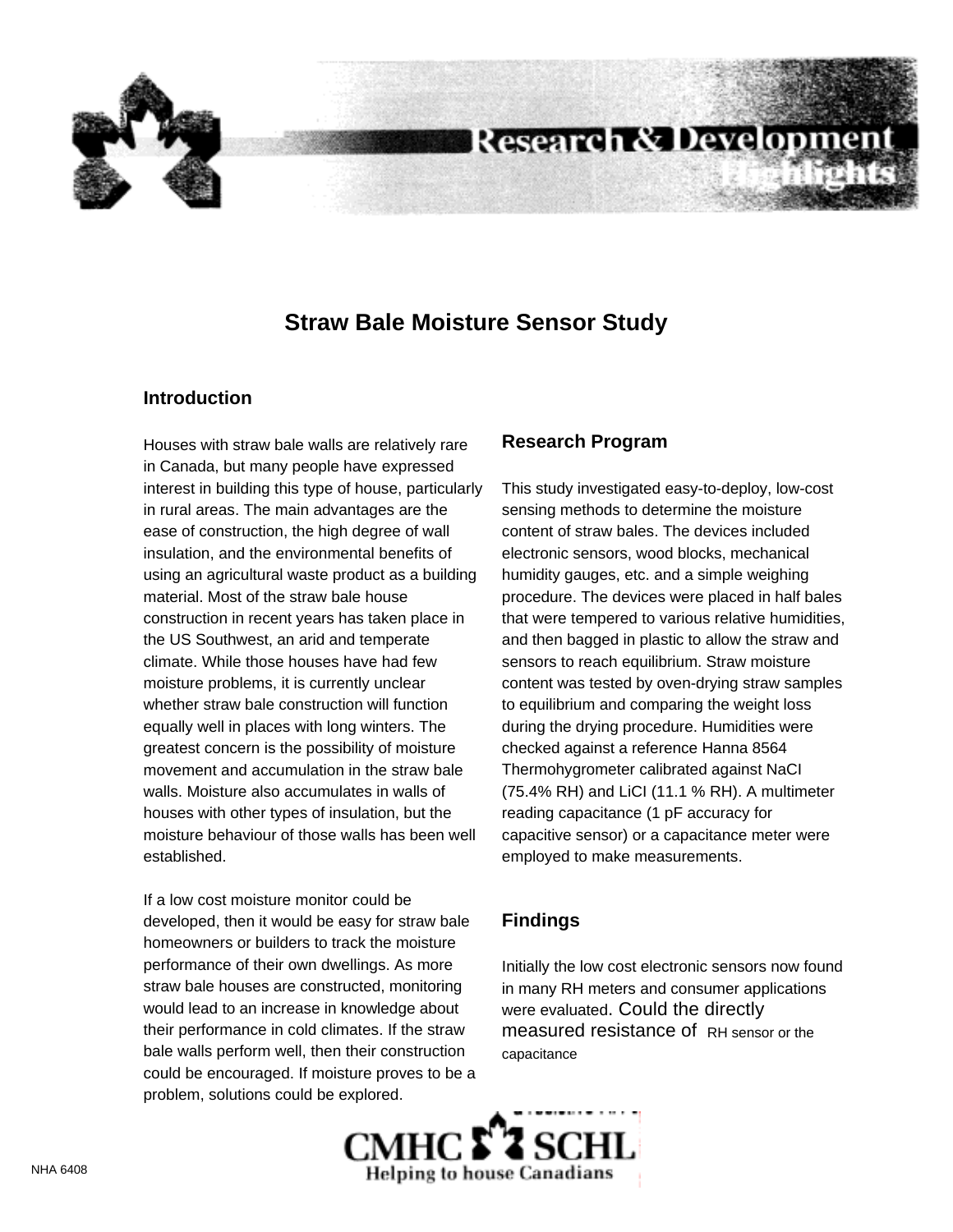of a capacitive sensor be measured by a common multimeter (voltmeter) and do the results correlate well with humidity levels? Three sensors were placed in 0.75" CPVC plumbing tubes to protect them from the straw.

The data from these experiments did not show that these sensors were suitable for this application. Each sensor tested appeared to have its own personality and therefore must be calibrated before and during use to be reliable. This quality suggested that these sensors would work better in a scientific or research environment rather than being used by homeowners.

A mechanical hygrometer was also tried out with an extension tube of CPVC pipe to see if this inexpensive monitoring device would be useful for straw bale monitoring. The results were not promising and the testing was terminated.

Three techniques which did work are described below. While the text gives specific instructions on how to duplicate the sensors, some variations would have little effect on the accuracy of the devices such as the type and diameter of plastic pipe. The level of accuracy expected from these measurements is in the order of  $+1-10\%$  relative

humidity, enough to distinguish a wet straw wall from a dry straw wall.

#### **Electronic meters**

Straw bales need to measured for temperature in addition to humidity. The commonly available Micronta RH meter

was adapted for straw bale measurements by removing the sensor elements and putting it on extended leads. The humidity and temperature sensors were located away from the monitor (inside the straw bale) and the monitor located flush against the wall. See Figure 1.

The RH and temperature sensors (thermistor) in the Micronta are readily accessible and easily desoldered, then reconnected to the Micronta by means of wires. (If you are not familiar with the use of soldering tools, you may wish to ask a knowledgeable friend to do this operation.) The sensors were mounted inside a standard 16 mm CPVC plumbing tube (0.75 in. diameter) about 200 mm (8") away from the Micronta. In this way it was possible to cheaply and easily measure





- 1. Cap
- 2. Perforated CPVC pipe
- (covered with coffee filter)
- 3. Sensors
- 4. Mounting plate
- 5. Leads to display (wires)
- 6. CPVC tube
- 7. Micronta hygrometer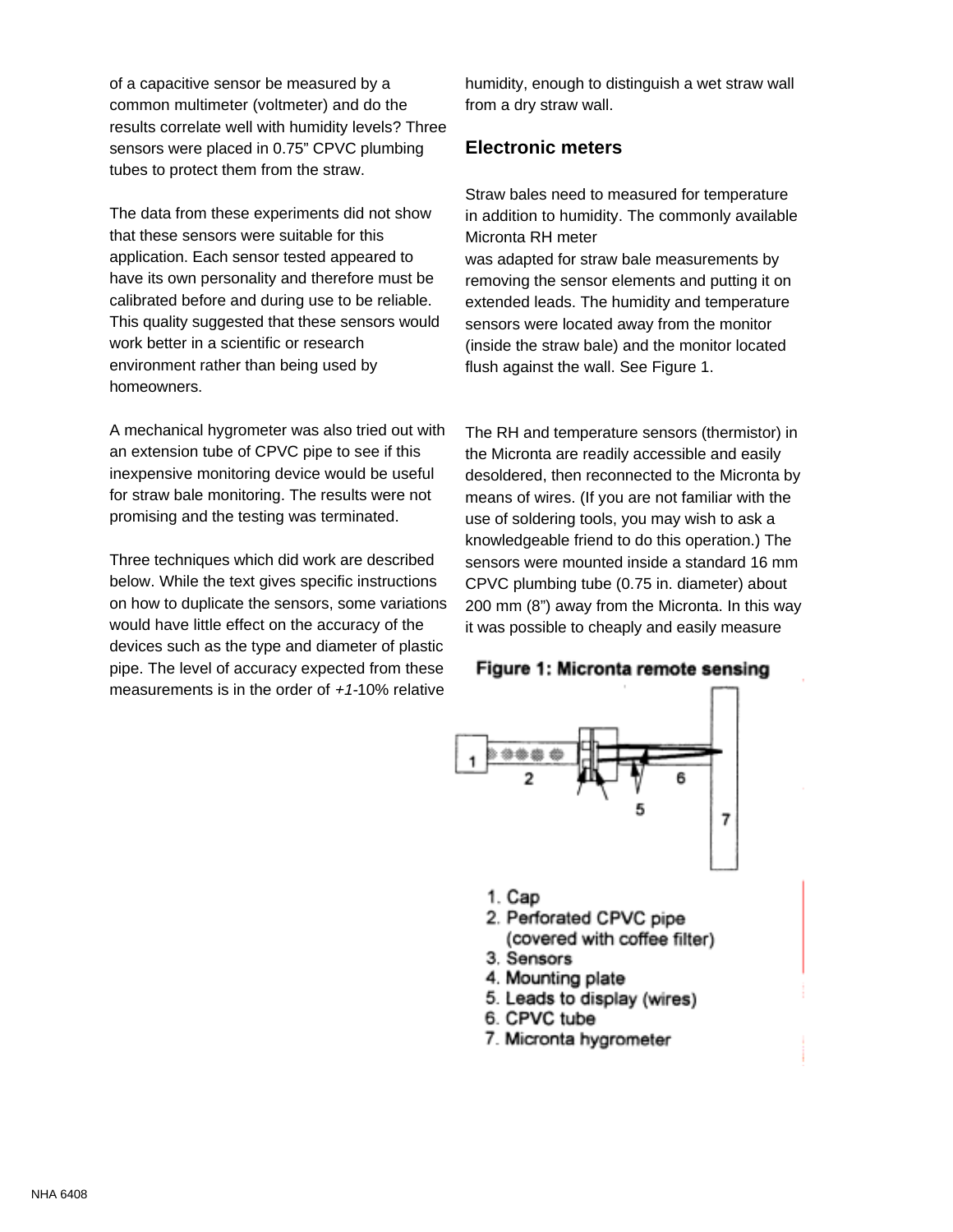both temperature and humidity inside the bale on a continuous basis. The Micronta unit was opened, after removing the batteries, and the sensor and temperature elements desoldered carefully. To prevent damage the leads of each sensor element should be protected by holding them with pliers while desoldering. A standard soldering iron used for microelectronic circuits should be used. After desoldering, wires (about 200 mm or 8 inches long) are soldered to the Micronta board in the positions previously occupied by the sensor leads. The CPVC tube can then be permanently glued to the Micronta module (use epoxy).

The sensors are mounted on fish paper or electronic hobby board (sensor mounting plate). The paper or board is cut to fit inside the connector. The sensor leads are pushed through the paper or board and carefully soldered to the leadout wires from the Micronta (after pushing these wires through the sensor tube). After soldering, the sensor mounting plate is pushed into the connector and backfilled with a thick layer of epoxy to seal the mounting plate, strengthen it, and prevent diffusion of humidity between the sensor tube and the inlet diffusion tube.

The sensor measured both humidity and temperature as expected in the range from 35% to 90%. The fact that both temperature and humidity can be measured, and that RH is displayed continuously are advantages of this unit. The Micronta meters (two) both measured high (4-6 units at 70% RH) when compared to a reference meter. They need to be occasionally calibrated for

accurate work and do not measure below 35% RH. Note that a simple calibration process is described in the free CMHC document "Measuring Humidity in Your Home.

### **Wood Block Sensors**

In theory the conductance of wood blocks should tell us something about the relative humidity in the straw bale and as a result something about the moisture content of the straw. Conductance is an easy measurement to make with a standard low cost wood block moisture meter. There is no mess, and sampling at many locations should be possible with little cost, time, or effort.

Blocks of balsa wood and white pine measuring approximately 50 mm X 75 mm X (3 mm to 25 mm **)** or 2" X 3" X (0.125" to 1" thick) were used in this study. Balsa was chosen because it is conveniently available in many dimensions, has a uniform grain, and is easy to cut. It is a delicate wood however and care must be exercised not to damage it.

Standard parts were used to make wood moisture probes. The wood moisture meter contacts the leadouts on the end cap of the moisture probe to make a measurement. Three probes made of CPVC plastic plumbing were prepared (as for the electronic sensors - 300 mm (12") long with holes in one end). The wood sensor is a 3 mm (0.125") thick round wood disc (balsa or pine) of 18 mm (0.75") diameter shaped to fit inside connector. Two holes are drilled in the wood sensor spaced 15 mm (0.6") apart, each fitted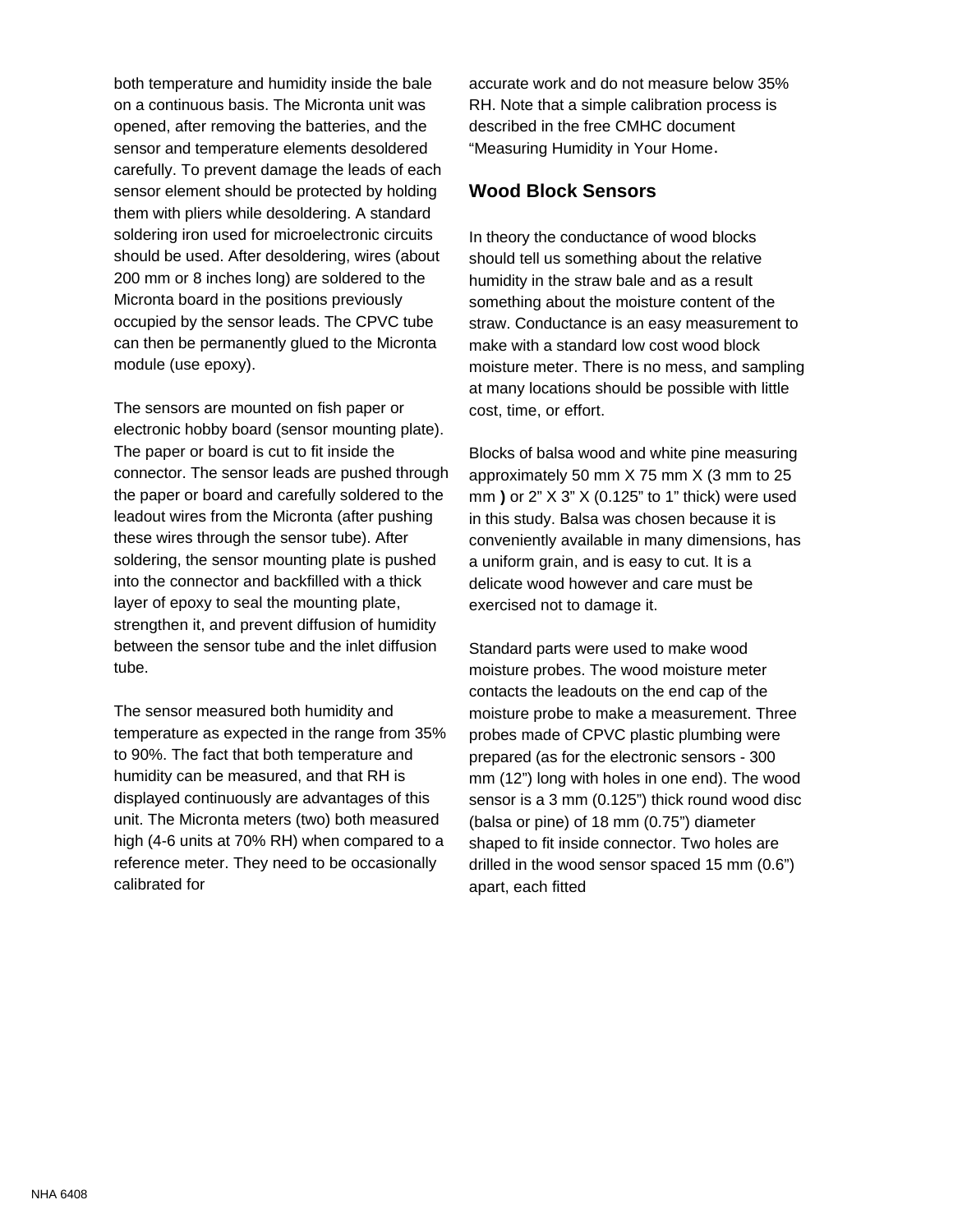with a small stainless nut and bolt to hold the end of the electrical leadout wire. The leadout wires are connected to the wood sensor, the sensor is placed inside the connector and sealed in place by a thick backlayer of epoxy cement. The epoxy layer strengthens the wood sensor and seals it to prevent moisture movement between the inlet tube and the sensor tube. After the epoxy is hard the electrical wires are passed through the sensor tube and each is connected to the small stainless nut and bolt on the end cap. The nut and bolt are spaced to line up with the tips of the wood moisture meter.

The sensor was located at the centre of the





- 1. End cap
- 2. Perforated CPVC pipe covered with coffee filter
- 3. Wood disk with screws
- 4. Wire leads to wall
- 5. CPVC pipe
- 6. End cap
- 7. Sensor contacts

bale. The length of the sensor tube can be adjusted for this purpose. There did not appear to be any problem with the materials used in terms of surface

conduction along the CPVC plastic or between the leadout wires.

The experiments show that there is a good correlation between the conductivity of the wood blocks, the RH, and the straw moisture content. The blocks equilibrate after a time determined by the RH. As a matter of fact, cardboard, cloth, etc. all behave in the same manner. Most importantly, the conductivity of the straw itself correlates well with its own moisture content. See the graphs on the next page.

Below 55 %, the equilibration rate is slow. The block readily loses moisture if the bale is at a lower humidity but is slow to re-acquire moisture, if the humidity level in the bale increases but stays below 55%. Moisture content as measured by the wood moisture meter and by drying to constant weight correlate well. In fact, the two measurement methods even correlate when the block is not at equilibrium with the relative humidity in the airspace surrounding the block.

There may be some influence of temperature on response, but for the range of temperatures studied (13 C to about 28 C) the influence was small and difficult to determine. However, for measurements in winter, in cold climates, a temperature correction would be necessary. The temperature could be reasonably approximated from the inside and outside temperature, and the depth of the wood block in the wall.

In these tests, there did not appear to be any difference between the balsa and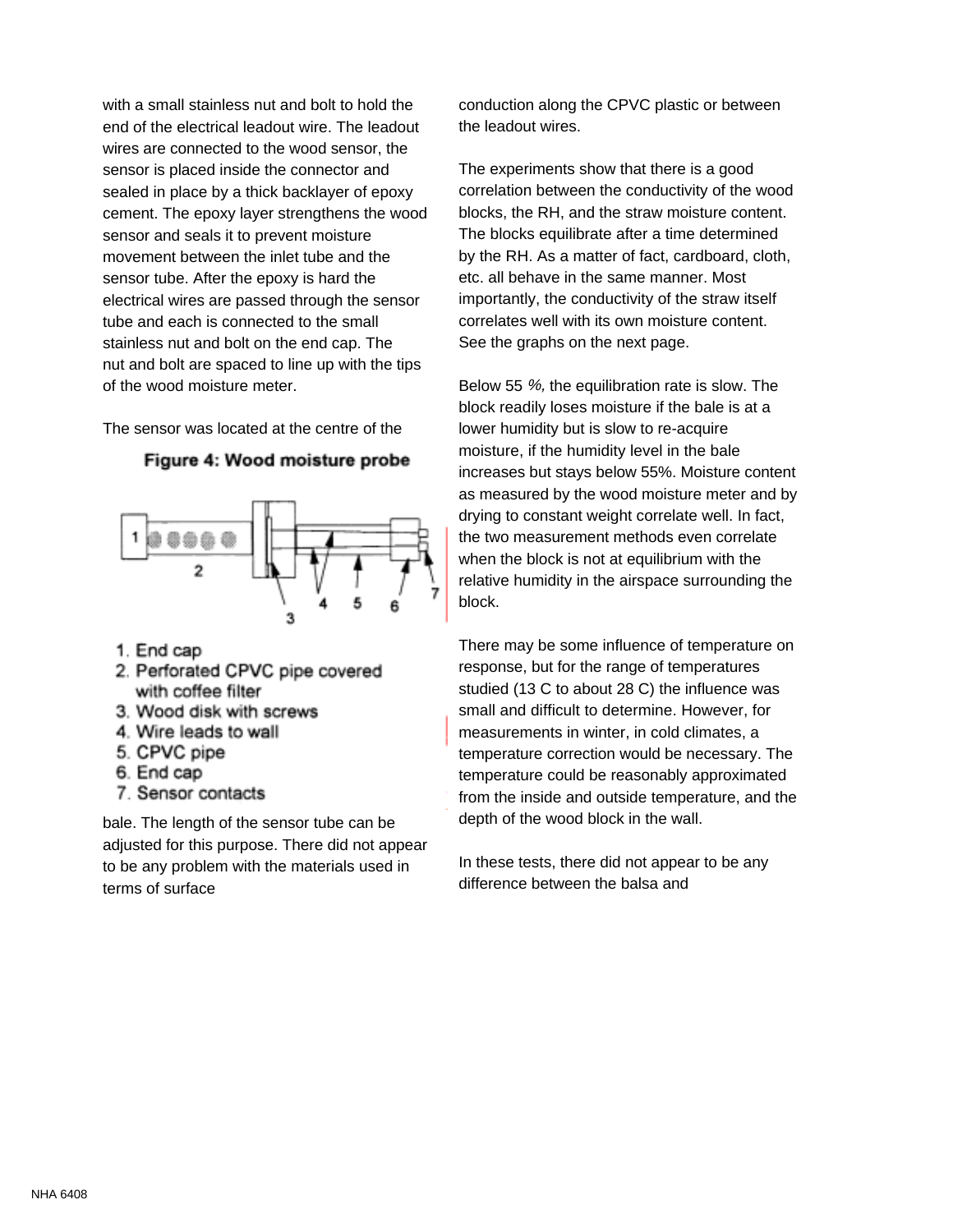white pine. The depth of penetration of the wood moisture meter is a concern with softwood since the reading tends to increase with increasing penetration. An insulated probe (except for the tip) would simplify measurement or reduce the impact of this type of error  $(+1)$ - 1 % moisture) and these are commercially available.

Instead of constructing these sensors, it may be possible to buy them ready-made with the leads attached. They are known as "Duff gauges". The drawback to wood sensors is the need for a wood moisture meter to take the readings, although one meter could be shared with other families in the vicinity to lower costs.

#### **Straw as a humidity sensor**

To establish the performance of the other sensors the moisture content of the straw was determined by weighing the sample after drying in an oven. An approximate 10 gram sample of straw was taken from the bale and wrapped in aluminum foil which was then perforated to allow moisture to escape while heating. The sample was carefully weighed (balance to 0.02 g) and placed in an oven at 120 C for 4-6 hours or until a constant weight was

obtained. The difference in weights represents the moisture lost. The difference is expressed as a percentage of the dry weight. The foil and oven drying technique could be used for larger samples of straw, although the drying time may have to be extended for larger samples.

The straw only has to be dried the first time, to establish the weight at roughly 0% moisture content. First, weigh the foil in which you wrap the straw (F). Then wrap the straw in the foil, oven dry it, and weigh the straw and the foil together (FD). For each weighing thereafter, the moisture content is simply the sample weight (FS) minus the foil and dry straw weight, divided by the weight of dry straw (without the foil weight), or: